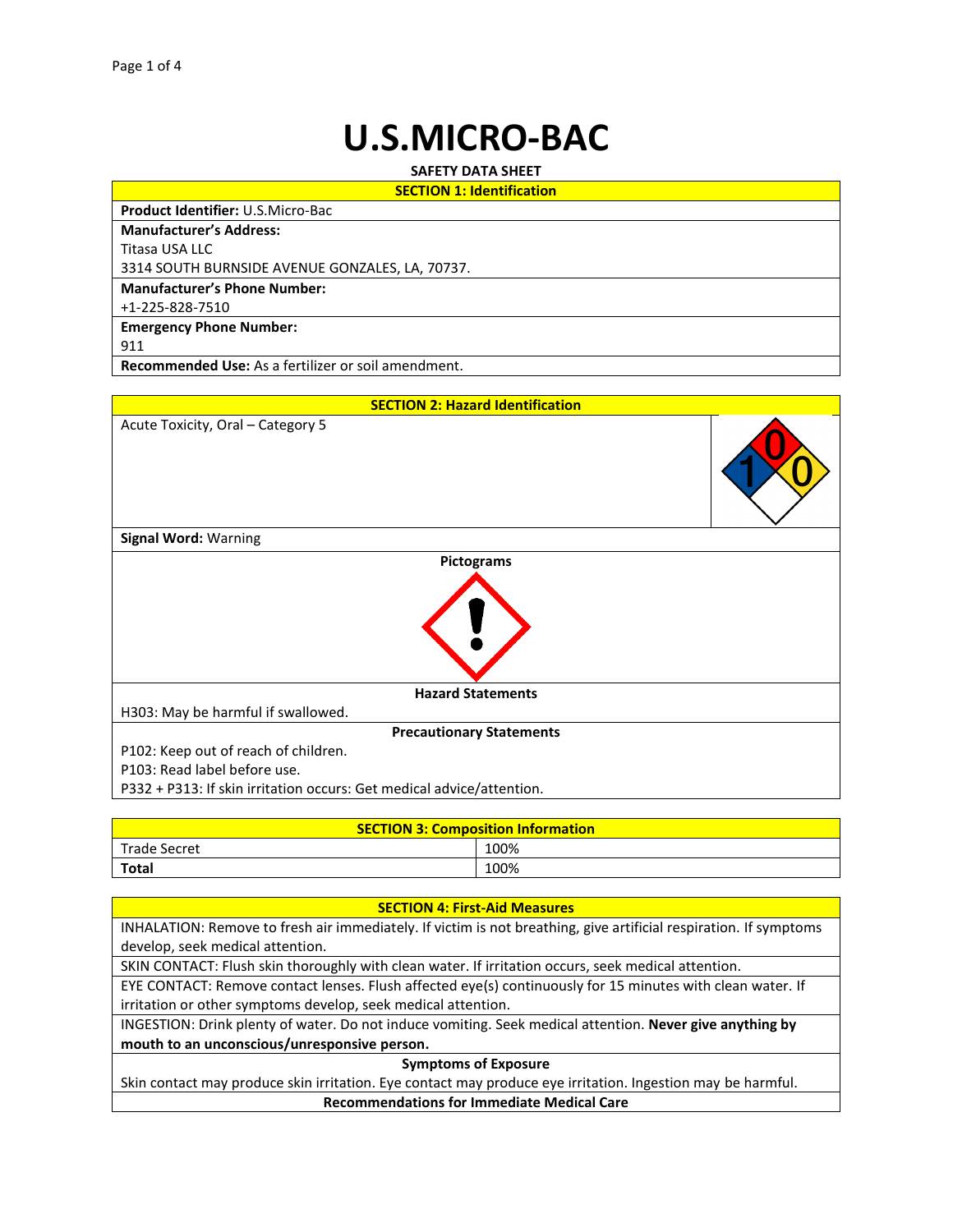Remove all residual material if possible. Product is likely to contain naturally-occurring microorganisms, so any exposed wounds or mucous membranes should be decontaminated appropriately.

# **SECTION 5: Fire-Fighting Measures**

Suitable Extinguishing Media: Water spray, dry chemical, CO<sub>2</sub>, foam

**Specific Hazards Arising from this Substance:** Product is not flammable. Extreme heat may produce steam, which may present a burn hazard.

**Recommendations for Firefighter Protective Equipment:** Firefighters should wear self-contained breathing apparatus, operated in positive-pressure mode, as well as appropriate protective clothing.

#### **SECTION 6: Accidental Release Measures**

**Personal Precautions:** Wear gloves, work clothes, and eye protection.

**Emergency Procedures:** Non-essential personnel should be evacuated from spill area.

**Methods of Containment:** Contain spill with sand dike, sawdust, or physical barrier.

**Cleanup Procedures:** Spilled material may be mopped up or absorbed with a suitable absorbent. Collected liquid and used absorbent should be transferred to appropriate containers. It should be disposed of according to local, state, and federal regulations. It may be disposed of as organic waste.

## **SECTION 7: Handling and Storage**

**Precautions for Safe Handling:** Protect open wounds from contact with product. Take precautions to minimize splashing.

**Conditions for Safe Storage, Including Incompatibilities:** Store indoors at ambient temperature. Store in original container. Keep away from children and pets. Store below 120°F where possible.

**Further Information:** Use good personal hygiene practices. This substance is made from natural products, and is likely to contain naturally-occurring microorganisms. Take proper precautions to avoid infection of open wounds, and eye irritation. Hygiene practices necessary to prevent health hazards from natural substances such as soil should be observed. After handling product, hands should be washed with soap and water before eating, drinking, smoking, or using toilet facilities.

| <b>SECTION 8: Exposure Controls / Personal Protection</b>                                                   |              |            |                              |  |  |
|-------------------------------------------------------------------------------------------------------------|--------------|------------|------------------------------|--|--|
| <b>OSHA PEL</b>                                                                                             | <b>ACGIH</b> | <b>TLV</b> | <b>Other Exposure Limits</b> |  |  |
| <b>NDA</b>                                                                                                  | <b>NDA</b>   | <b>NDA</b> | <b>NDA</b>                   |  |  |
| <b>Engineering Measures:</b> Store indoors at ambient temperature. Store only in original container.        |              |            |                              |  |  |
| Eye Protection: Safety glasses or safety goggles should be worn where eye exposure is likely.               |              |            |                              |  |  |
| Hand Protection: Any appropriate water-proof gloves.                                                        |              |            |                              |  |  |
| <b>Skin and Body Protection: Normal work clothing.</b>                                                      |              |            |                              |  |  |
| <b>Respiratory Protection: None required.</b>                                                               |              |            |                              |  |  |
| General Protective and Hygiene Practices: Appropriate local ventilation, where required. Open wounds should |              |            |                              |  |  |
| be kept clean and protected. After handling material, wash hands before eating, drinking, smoking, or using |              |            |                              |  |  |
| restrooms. Keep away from foodstuffs and beverages.                                                         |              |            |                              |  |  |

## **SECTION 9: Physical and Chemical Properties**

| <b>Physical State: Liquid</b>           |
|-----------------------------------------|
| Appearance: Dark-brown or black liquid. |
| <b>Odor:</b> Sulfurous. Earthy.         |
| <b>Odor Threshold: NDA</b>              |
| pH: NDA                                 |
| <b>Melting/Freezing Point: NDA</b>      |
| <b>Boiling Point/Range: NDA</b>         |
| <b>Flash Point: NDA</b>                 |
| <b>Evaporation Rate: NDA</b>            |
|                                         |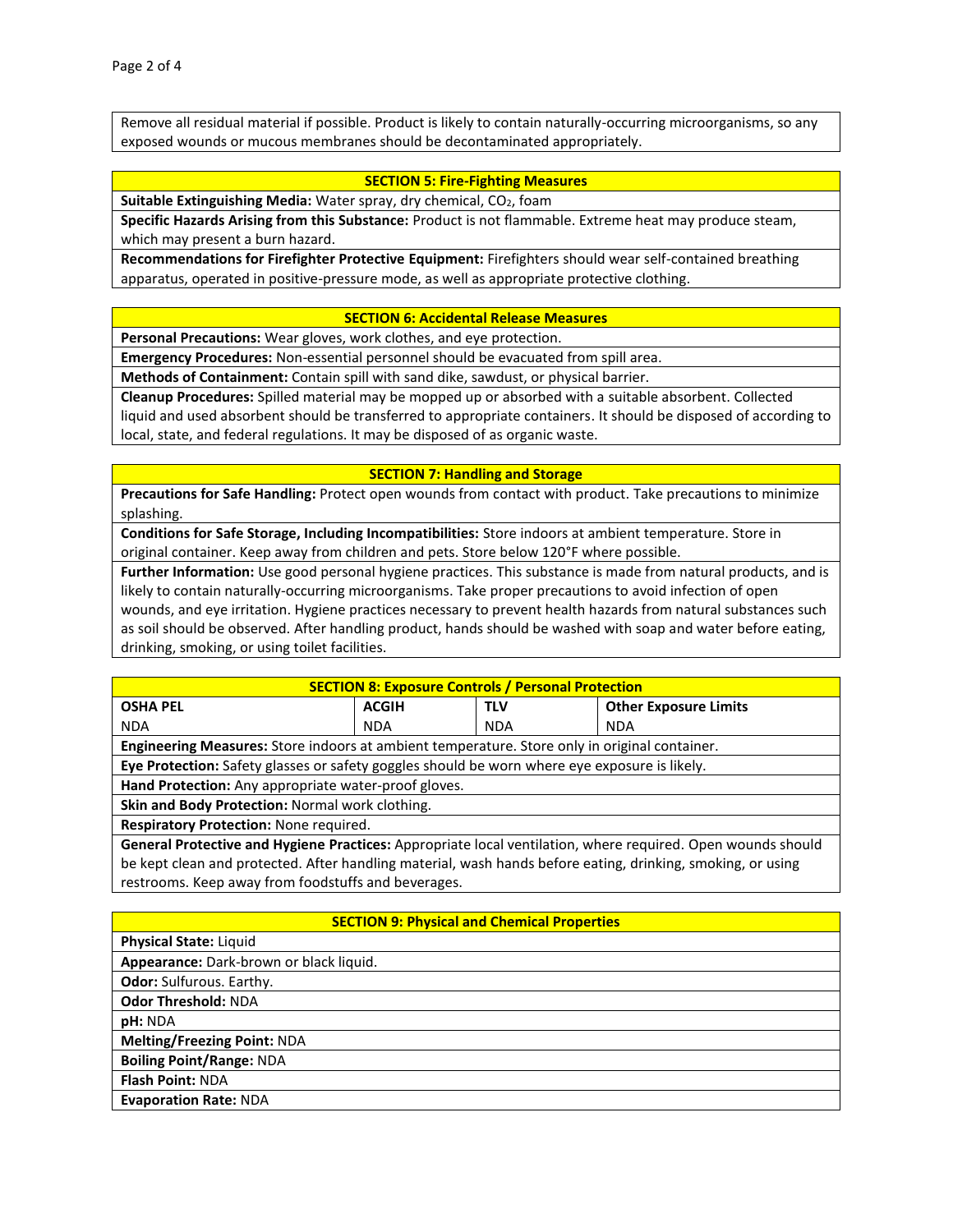| <b>Flammability (solid, gas): NDA</b>       |
|---------------------------------------------|
| <b>Flammability or explosive limits:</b>    |
| <b>Upper: NDA</b>                           |
| Lower: NDA                                  |
| Vapor Pressure: NDA                         |
| <b>Relative Density: NDA</b>                |
| Solubility: NDA                             |
| Partition coefficient; n-octanol/water: NDA |
| <b>Autoignition Temperature: NDA</b>        |
| <b>Decomposition Temperature: NDA</b>       |
| <b>Viscosity: NDA</b>                       |

## **SECTION 10: Stability and Reactivity**

**Reactivity:** Inert.

**Stability:** Stable under normal conditions.

**Conditions to Avoid:** Keep away from open flames, hot surfaces, and sources of ignition.

**Incompatible Materials:** Strong acids, strong bases, strong oxidizers, strong reducing agents, water-sensitive materials.

**Hazardous Decomposition Products:** CO<sup>2</sup> (carbon dioxide). CO (carbon monoxide). Sulfur compounds.

## **SECTION 11: Toxicological Information**

**Likely Routes of Exposure:** Possible routes of exposure include eye contact, skin contact, or ingestion. **Effects of Exposure:** NDA

**LD50:** NDA

**Description of Symptoms:** NDA

**NTP/IARC Carcinogenicity:** NDA

## **SECTION 12: Ecological Information**

**Ecotoxicity:** NDA

**Biodegradation:** Product is a natural material, and will biodegrade.

**Octanol-Water Partition Coefficient:** NDA

**Bioconcentration Factor:** NDA

**Other Adverse Effects:** None.

# **SECTION 13: Disposal Considerations**

For safe handling practices, see Section 8.

**Disposal Containers:** Material should be disposed of in its original container, where possible. If original container is not available, material may be disposed of in any suitable waterproof closed-top container.

**Disposal Methods:** Material may be disposed of as organic waste, according to state, local, and federal laws. **Properties Affecting Disposal:** If material is treated with any chemical agents prior to disposal, the disposal

guidelines in the treating chemical's Safety Data Sheet should be followed.

**Special Precautions for Landfill or Incinerator Disposal:** None.

**Do not dispose of waste product in sewers, storm drains, lakes, ponds, streams, or other bodies of water.**

# **SECTION 14: Transport Information**

**UN Number:** Unknown

**UN Proper Shipping Name:** Micro-Bac

**Transport Hazard Class(es):** None

**Packing Group Number:** N/A

**Environmental Hazard(s):** None